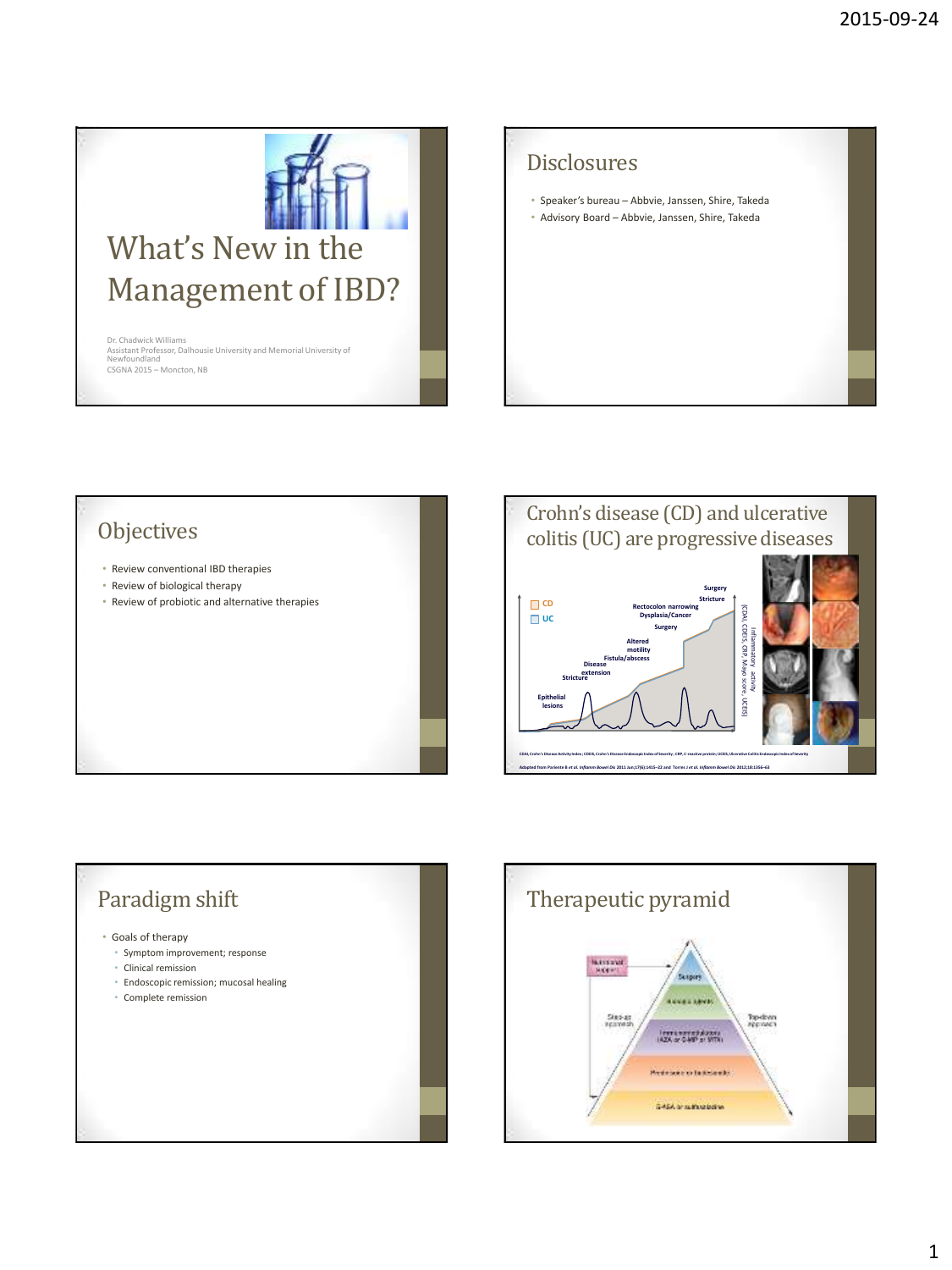### 5-ASA therapy is not effective management of Crohn's disease

- First line agents for UC
	- Effective induction and maintenance therapy
	- Favorable side-effect profile
- Cochrane reviews and metanalyses show 5-ASA is no better then placebo in CD

# Immunomodulator therapy

#### • Azathioprine/6MP

- Frequently used in UC and CD
- Shown to increase remission rates in patients on anti-TNF (combo therapy)
- Now questionable benefit as monotherapy
- Important potential adverse event profile
	- Pancreatitis, hepatitis, leukopenia • Lymphoma (Health Canada warning)

#### Canadian data support MTX in Crohn's disease • Used in adult and pediatric CD (parenteral vs oral) • Also used in combination with anti-TNF therapy

- Potential side-effects include: hepatitis, leukopenia, pneumonitis and nausea
- Teratogen
- No proven benefit in UC

Feagan B NEMJ 1995





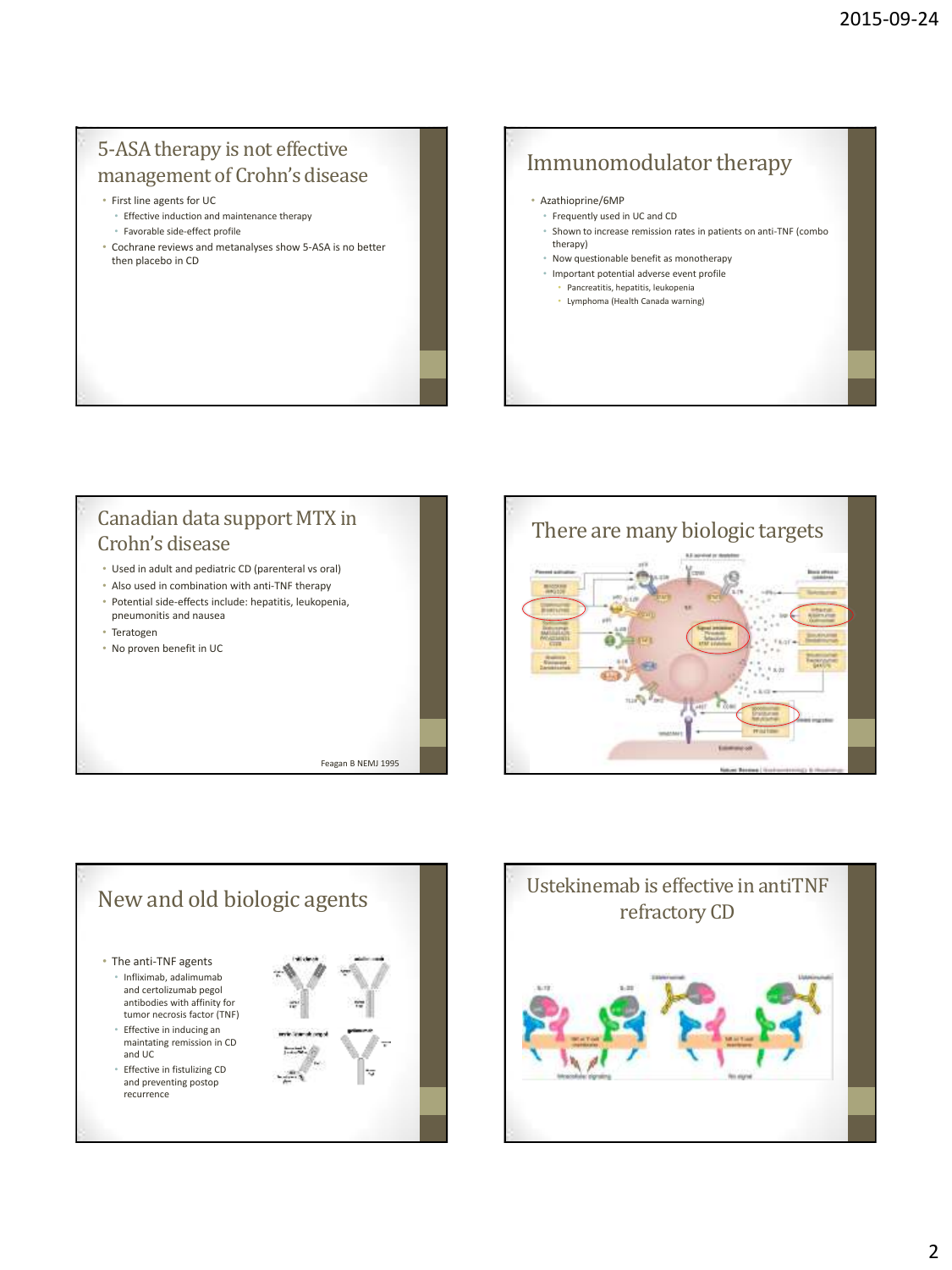









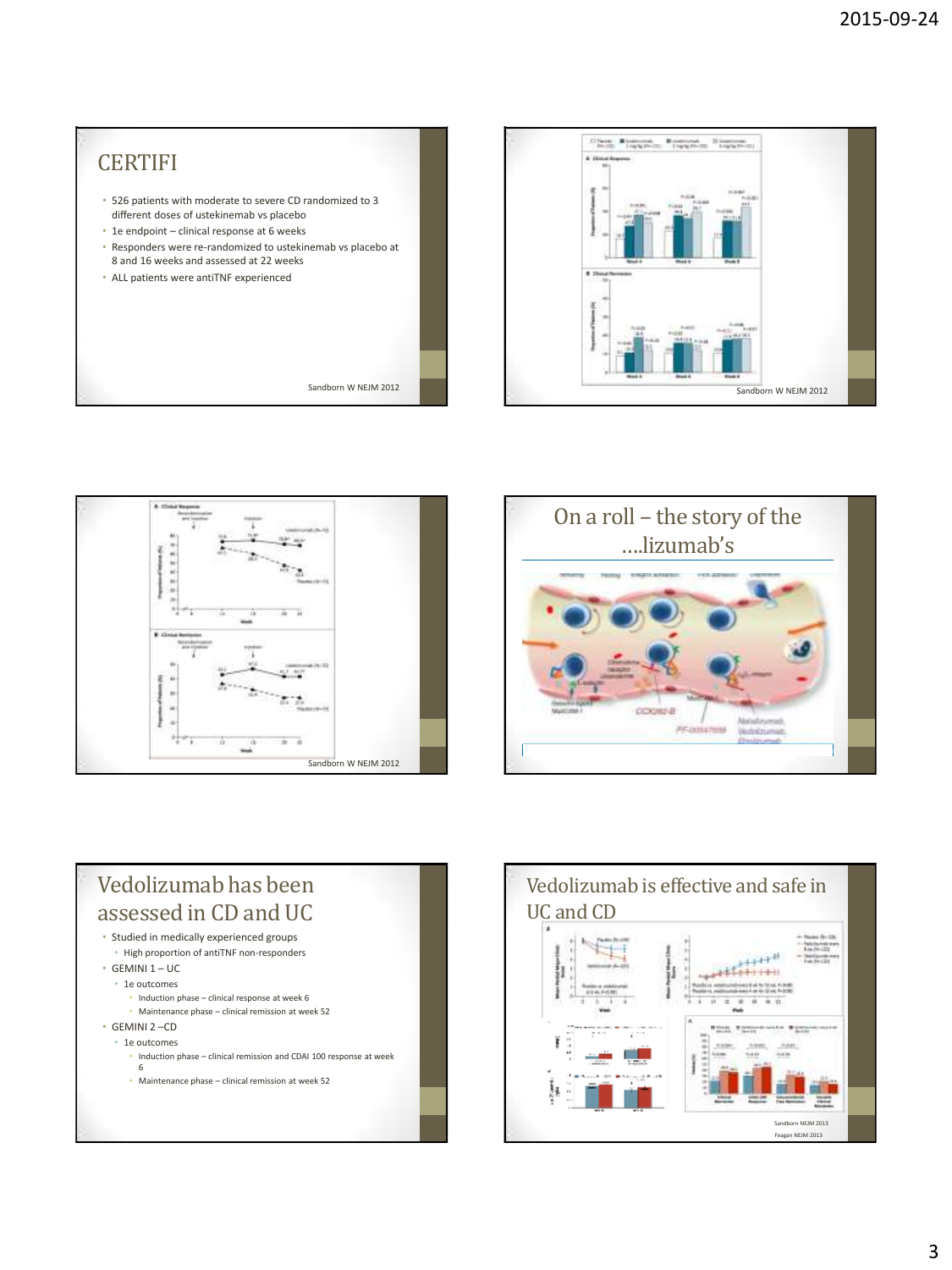| effects                                                                                      |                                  |                                         |  |  |
|----------------------------------------------------------------------------------------------|----------------------------------|-----------------------------------------|--|--|
| Tuble 2. Adverse Evenis Affecting at Least 215 of Patients Who Heceived<br>Verballmarratt. * |                                  |                                         |  |  |
| <b>Event</b>                                                                                 | <b>Flanning</b><br>$(84 - 3015)$ | <b>Vesteilingenalt</b><br>$(94 - 81.4)$ |  |  |
|                                                                                              |                                  |                                         |  |  |
| Adverse exert:                                                                               |                                  |                                         |  |  |
| Coster's dispute expectation                                                                 | <b>43 (21.6)</b>                 | 184 (20.1)                              |  |  |
| <b>Autorization</b>                                                                          | 40 (13.3)                        | 130 113.55                              |  |  |
| Paroutis                                                                                     | 40 (13.3)                        | 309 (12.7)                              |  |  |
| Nannahistyngille.                                                                            | 24.08.08                         | 100 (12.3)                              |  |  |
| Headlache                                                                                    | 47 (15.6)                        | 87 153.96                               |  |  |
| <b>Felasukseter</b>                                                                          | 30 (10.0)                        | 00 (113.33)                             |  |  |
| Abdominal pass                                                                               | 39 (13.0)                        | 79.19.75                                |  |  |
| Upper mapiratory tract infaction                                                             | 17.05.61                         | 54 (6.65)                               |  |  |
| Fallgum                                                                                      | 14 (4.7)                         | 33.19.30                                |  |  |
| <b>Monsielea</b>                                                                             | 23:27.64                         | 45-15.05                                |  |  |
| Back pain                                                                                    | <b>12 (4.D)</b>                  | 38.14.75                                |  |  |
| Arty certaus adverse award                                                                   | 46 (15.3)                        | 199 (24.40)                             |  |  |
| Arry serious infections:                                                                     | <b>9 25.01</b>                   | 45.45.56                                |  |  |
| <b>Rety cartesit 8</b>                                                                       | 2,02.31                          | 4 20.03                                 |  |  |





|                                                                                             |                                                     | placebo                                     |                           |  |
|---------------------------------------------------------------------------------------------|-----------------------------------------------------|---------------------------------------------|---------------------------|--|
|                                                                                             | <b>ESSAGEMENT</b><br><b>EXHICITIES</b><br>$3 + 412$ | <b>EXHAUSE</b><br>1406 Angelia<br>$3 - 400$ | <b>Placeles</b><br>191431 |  |
| Aug drillione com il                                                                        | 2519193                                             | <b>14 HARVEY</b>                            | <b>BEITJWE</b>            |  |
| <b>Excision and remote transient</b>                                                        | <b>NITERS</b>                                       | 3 5540 1                                    | ETLING                    |  |
| <b>Specificant continues are</b><br>downs avec to concert a relation of any necessary cross |                                                     |                                             | 1 (198)                   |  |
| U Tu-bri pai Andr collifi Ulti                                                              | PILMA                                               | <b>9:12994</b>                              | <b>MITROL</b>             |  |
| <b>Topic Hitles</b>                                                                         | $24 + 0.04$                                         | $3 - 0.441$                                 | $1$ -Ittaca               |  |
| <b><i><u>Commercial case perceptive</u></i></b>                                             | ATLING:                                             | <b>BITIMA</b>                               | <b>RIZERIA</b>            |  |
| Entrace                                                                                     | 215HT                                               | 正径和)                                        | d: (Gress)                |  |
| <b>Braid storying</b>                                                                       | ń                                                   | <b>BOY-NY</b>                               | 67991                     |  |
| officers and like Clinton                                                                   | <b>STANI</b>                                        |                                             | 11191                     |  |
| int (dim<br><b>Tren eases as</b>                                                            | <b>BUILDING</b>                                     | <b>ATTORNEY</b>                             | <b>BITLING</b>            |  |
| <b><i><u><u>Specialization</u></u></i></b>                                                  | <b>ATLING</b>                                       | <b>AISBNS</b>                               | 5.11342                   |  |
| <b>IThan America</b>                                                                        | 1 Times                                             |                                             | \$1,2790 s                |  |
| Additional                                                                                  | W11840                                              | 3.35 kg (                                   | 41991                     |  |
| <b>Concell</b>                                                                              | 3:15/mg                                             | 3.23441                                     | 3.25/6.1                  |  |
| <b>Harolin</b>                                                                              | 31751                                               | 3.13.42                                     | 14940                     |  |
| tions clofis terms arizerental                                                              |                                                     | <b>A FONT</b>                               | SUSAN I                   |  |



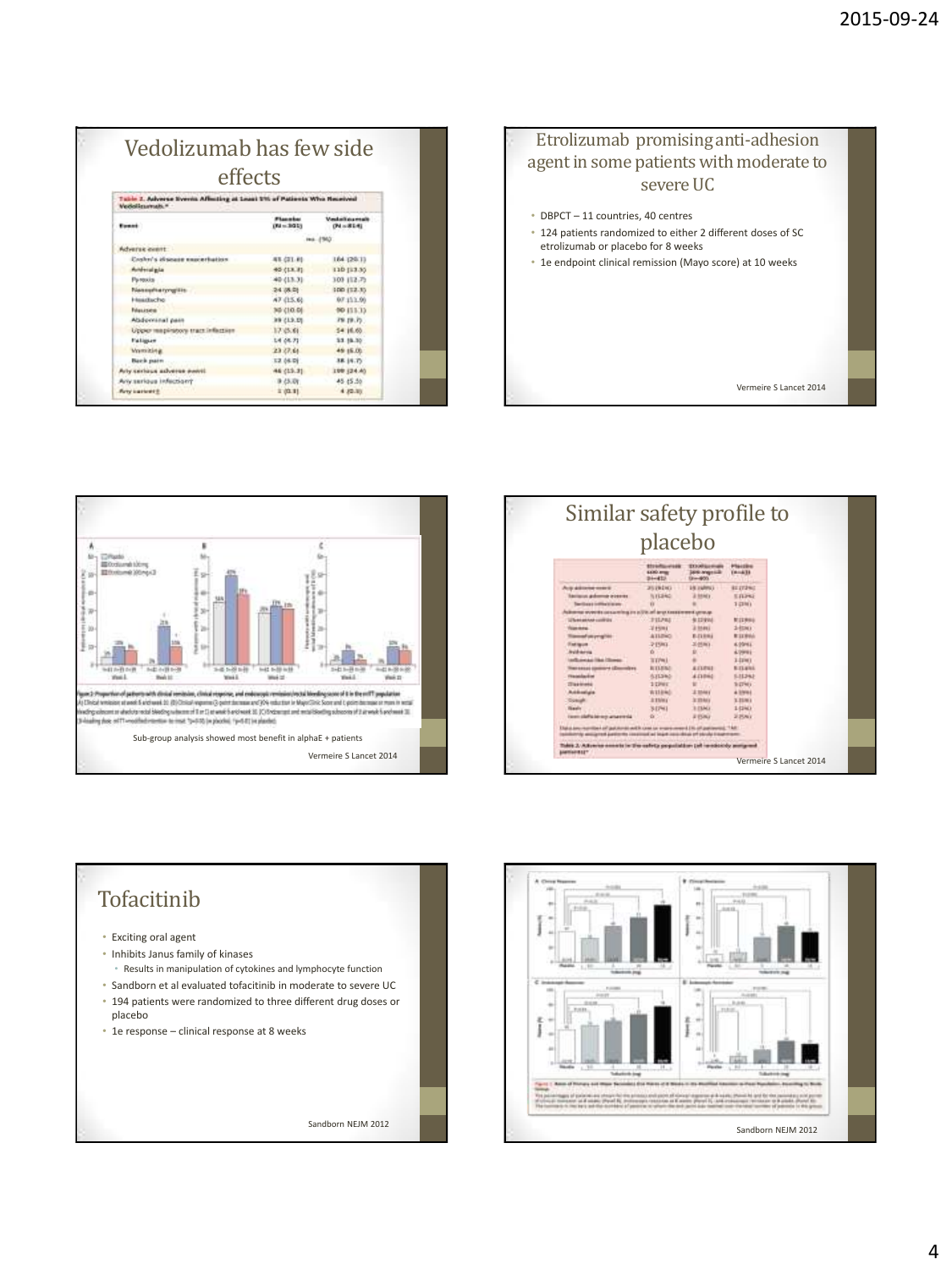| Safety profile                                                                       |          |                  |                            |                    |                       |             |
|--------------------------------------------------------------------------------------|----------|------------------|----------------------------|--------------------|-----------------------|-------------|
| Turns & Museonary of Bolista Prodiuga-Monagh Inf Header, Assessing to Boady Group P. |          |                  |                            |                    |                       |             |
| <b>Sharackahala</b>                                                                  |          |                  | 11041014                   |                    |                       |             |
|                                                                                      |          | a si ca<br>84.45 | <b>SITE</b><br>$476 - 474$ | 14 114<br>$m = 10$ | 18.8                  |             |
| Part, 214 advances systems.                                                          |          | ik é             | $\overline{\phantom{a}}$   |                    |                       |             |
| because introduce existing - the of upsteeds (fed.)                                  |          | 1.31             | 1131                       |                    | P.J.R.                | <b>B</b> at |
| or educate averal form which<br>paintenes chief                                      |          |                  |                            |                    |                       |             |
| Adobisoussette  car of pairs in this                                                 |          | <b>B</b> BRIT    | 11119-01                   |                    | . .                   | 8.34        |
| Advance awarm between a width of industry area<br>informite group. 1700, 1930        |          |                  |                            |                    |                       |             |
| Abduiring pain                                                                       | $1 - 50$ | L sitt.          | ٠                          |                    |                       |             |
| <b>USA arrival we confident</b>                                                      | 8 (5%)   | 2124             | 18.996                     |                    |                       |             |
| 18/1444-016                                                                          |          | 1.80             | 1184                       |                    |                       |             |
| <b>Ladiumede</b>                                                                     |          | t in             |                            |                    |                       |             |
| <b><i><u>Specificity of the</u></i></b>                                              | $-1$     | L im             | 1880                       |                    | 131<br>٠              |             |
| Engels                                                                               |          | t ei             |                            |                    |                       |             |
| Attravels                                                                            |          | a                | ä                          |                    | 2101                  |             |
| US-A 13 ASSISSING                                                                    |          | 1.410            | ü                          |                    |                       |             |
| <b>Bandeline</b>                                                                     | 1/3      | b pp             | ٠                          |                    | 0.143                 |             |
| <b>Hours</b> Pault or                                                                | x        | <b>E.MC</b>      | 10                         |                    | 414                   |             |
| <b>SAMP</b>                                                                          |          |                  | 248                        |                    |                       |             |
| Advance exercic landing is whate-titled<br>cracker, all publishing sing-             |          |                  | ×                          | <b>ALC</b>         | <b>P. 68</b>          |             |
| Advertisioned State Mathet cover of painters (NJ                                     | 7 (3.54) | <b>B</b> ATMC    | 3.06                       | vo                 |                       |             |
| Change in LTR. Changhaid Surv Junction - sig 1878.                                   | 0.34811  | 10170-019        | 4.1114                     |                    | <b>DANTIF 1.34093</b> |             |
| Change by Hill, schaltester of front Easterline - stand if                           |          | 181011 43x(2.8)  | 1.0488                     |                    | <b>BALGIO STANO</b>   |             |

Marijuana use is more common in

• Allegretti et al found that current use was 12% and previous

• 16% of current or previous users, used marijuana to control symptoms and most stated that is was 'very helpful' • Those who had never used marijuana expressed an interest in

Allegretti Inflamm Bowel Dis 2013

individuals with IBD

using it if it were legally available

use was 39%



• Some evidence to support potential anti-inflammatory mechanisms of action within the GI tract



- weeks
- 1e outcome was clinical remission (CDAI) at 8 weeks

Allegretti J Inflamm Bowel Dis 2013

Medically experienced group Tuble 2. Ret and Current Medical Treatment Ret redation 100 Concentrate medication, n (N) Bo N=12 **Melator**  $\text{Noch}(A=22)$ **Tula** Bulle N = LLI  $Rootx(1-1)$ Fisial Mexicon 耳葉 101200 1008 眉 2.09 limit 加加  $3,80$ × 40% Genera 100 (1 sept opener) hosing 美国 101100  $\overline{M}$  $(2/2)$  $8.80$ Mchatteala  $-9.07$  $1(10)$ ä  $10<sup>2</sup>$ × is No 线  $\frac{1}{2}$  $\overline{100}$  $10<sup>2</sup>$ M, not agethers. Allegretti J Inflamm Bowel Dis 2013

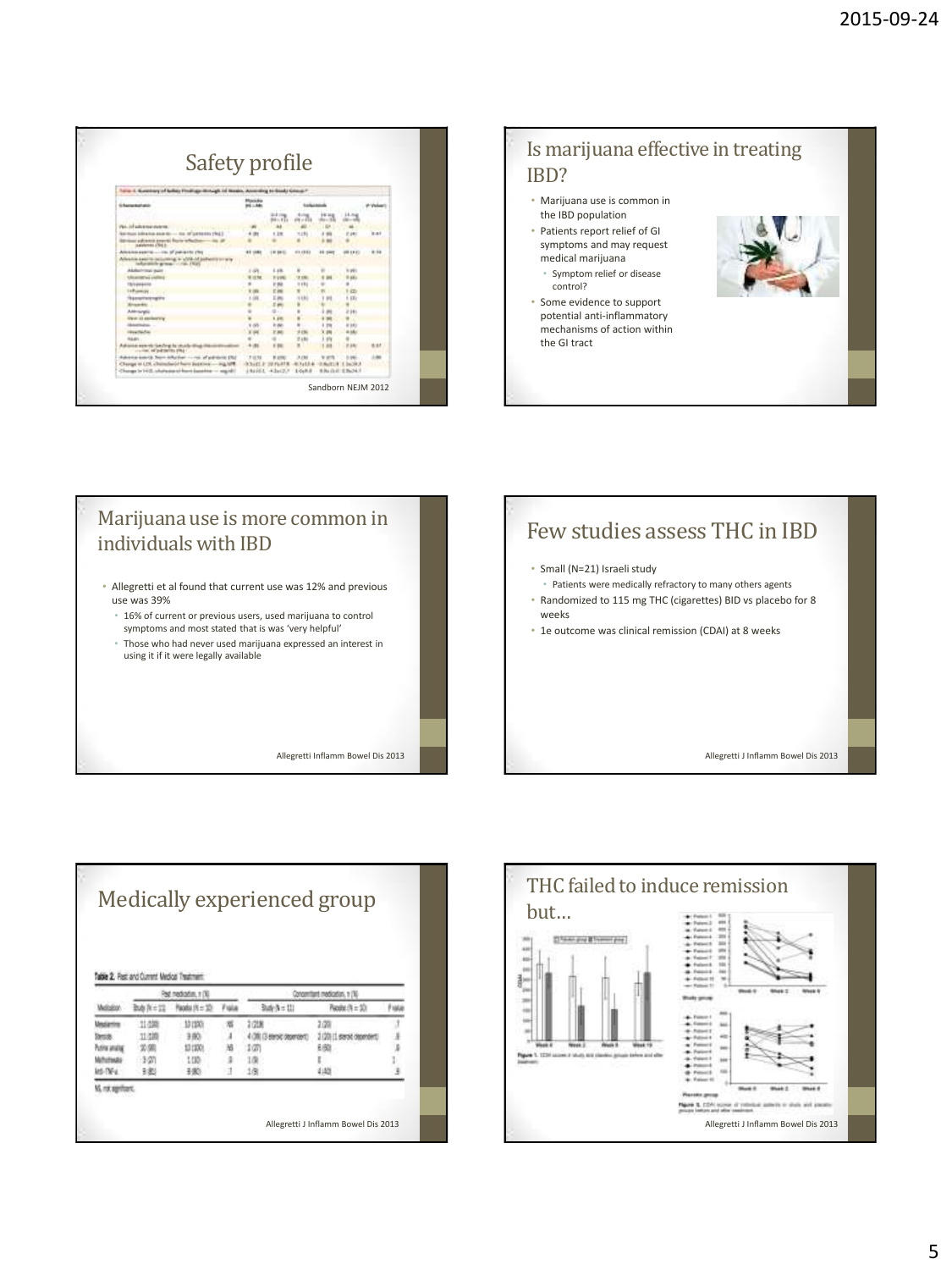# The new frontier – the





# Many patients are very keen on probiotic therapy

- Data show that VSL#3 and Nissle 1917 are superior to placebo for maintenance remission in mild to moderate ulcerative
- VSL#3 is effective in preventing recurrent pouchitis
- No good evidence supporting probiotic use in inducing remission or in Crohn's disease

Matsuoka Seminol Immunopathol 2015

## FMT in IBD – the process

#### • Variable

- Donor selection healthy family/household member vs study specified donors vs "poop bank"
- Donor screening enteric pathogens, HIV, viral hepatitis, syphilis, HTLV I/II, VRE and MRSA, no recent Abx exposure
- Graft preparation fresh vs frozen, whole stool slurry vs supernatant
- Mode of delivery NG tube vs colonoscopy/sigmoidoscopy vs enema



#### Canada wins the race to RCT data in FMT for management of ulcerative colitis! • Moayyedi et al assessed FMT's effect on UC disease activity • Mayo > 3 (endo Mayo >0)

- DBRCT 50 cc FMT or 50 cc water<br>retention enemas weekly for 6 weeks (partly blinded)
- Evaluated at baseline and 7 weeks assessment post intervention • Mayo score, IBDQ and sigmoidoscopy (baseline and exit)
	- CBC, CRP, ESR
	- Stool for microbiota assessment
- 1e outcome remission (Mayo <3 and complete mucosal healing)
- 2 e outcomes improvement ,
- IBDQ

Moayyedi Gastro 2015



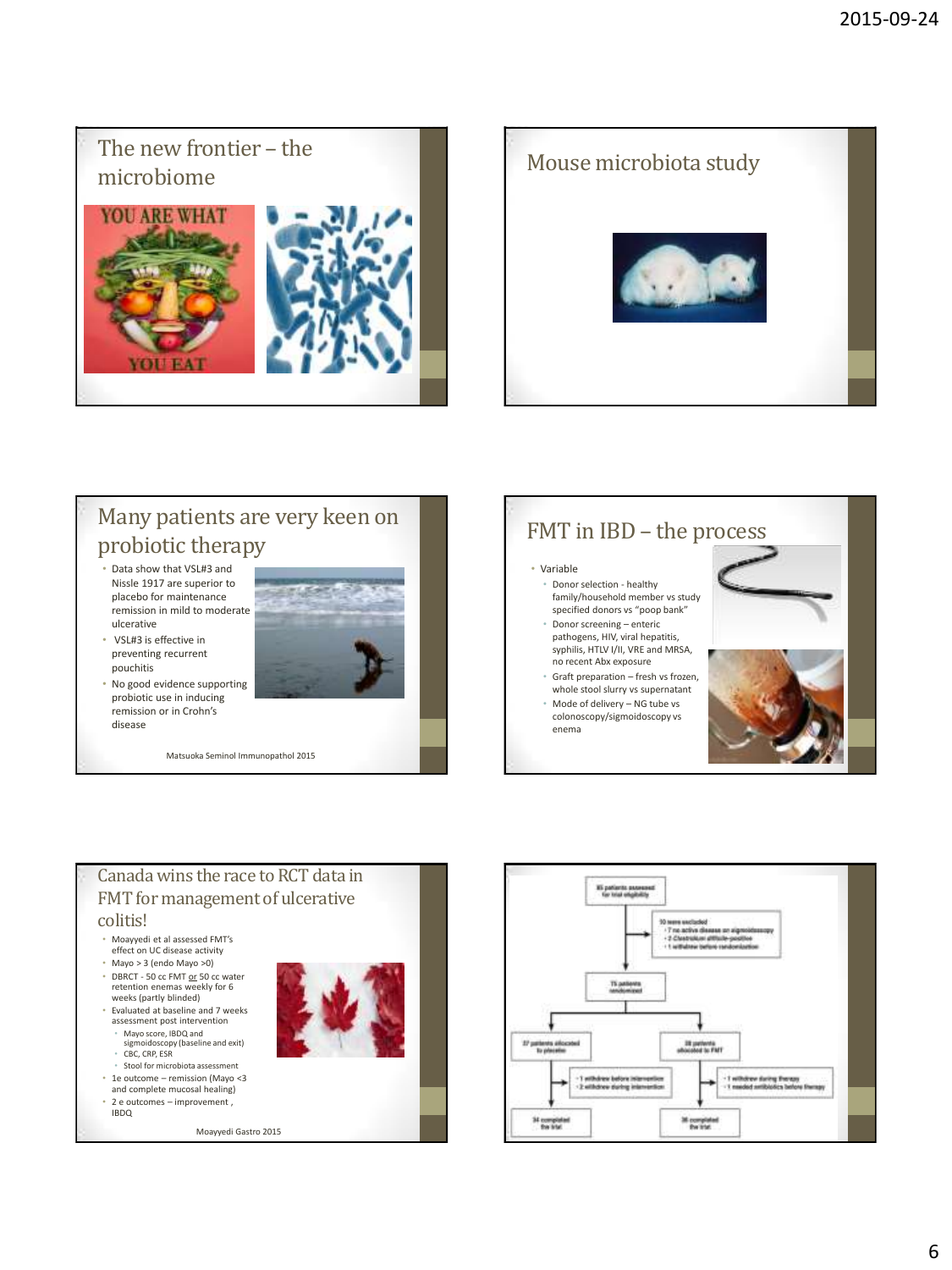| Vanable (denominator)<br>placebo or FMT)  | Placebo<br>$\hat{\sigma}_1 = 37$ | <b>FMT</b><br>$\delta n = 380$ |
|-------------------------------------------|----------------------------------|--------------------------------|
| Ape. y (37, 38)                           | $35.8 \pm 12.$                   | $12.2 + 15.0$                  |
| Male sex, n (%) (37, 38)                  | 26.070                           | 18.0477"                       |
| White race, n (%) (37, 38)                | 29.0%                            | 36 (95)                        |
| Nonamoker, n (%) (37, 38)                 | 21.157                           | 19 (50)                        |
| LIC <1 year, n (%) (17, 36)               | $400 -$                          | $-4.013$                       |
| Pancolitis, n (%) (30, 36)                | 12 (37.5)                        | 20 (62.5)                      |
| Concomitant medications, n (%)            |                                  |                                |
| Mesubarrine therapy (37, 38)              | 20 (54)                          | 21 (55)                        |
| Glucocorlicolds G7, 30                    | 13.08%                           | 15 (38)                        |
| Immunosuppressants (37, 38)               | 6.000                            | 11.090                         |
| Anti-TNF therapy (37, 38)                 | 2151                             | 0(13)                          |
| Years had UC 37, 38-                      | $7.0 + 6.8$                      | $7.9 + 5.6$                    |
| Hemoglobin concentration; gd.<br>$-37.37$ | $138.8 + 22.4$                   | $129.3 + 17.3$                 |
| White oall count: x 10"/L (37, 37)        | $8.8 + 2.8$ $8.0 + 2.5$          |                                |
| ESR, remA (27, 26)                        | $21.1 + 18.3$                    | $18.9 + 15.6$                  |
| CRP, mg/L (27, 26)                        | 72.277                           | 10.6 ± 16.6                    |
| High ESR, n (%) (27, 26)                  | 14 (52)                          | 8 (31)                         |
| High CPIP, n (%) (27, 26)                 | 13(48)                           | $-71.0425$                     |
| Full Mayo Clinic score (37, 38)           | $7.05 \pm 2.28$ $8.24 \pm 2.61$  |                                |
| (IDQ score (37, 37)                       |                                  | $134.4 + 32.3$ $130.3 + 36.3$  |
| EQ-5D acora (37, 36)                      | $78.2 + 15.4$                    | $75.7 + 20.4$                  |

| Outcome                                                                | Placebo<br>$(n = 37)$       | FMT.<br>$(n = 38)$ | P value |
|------------------------------------------------------------------------|-----------------------------|--------------------|---------|
| Clinical remission," n (%)                                             | 2(5)                        | 9(24)              | .03     |
| Clinical response," n (%)                                              | 9(24)                       | 15 (39)            | .16     |
| Full Mayo score                                                        | 6.34                        | 6.09               | .42     |
| <b>IBDQ</b> score                                                      | 149.38                      | 152.13             | .44     |
| EQ-5D score                                                            | 70.07                       | 68.52              | -99     |
| CRP, mg/L (n = 17 placebo, $3.3 \pm 3.4$ 4.9 $\pm 5.9$<br>$n = 15$ FMT |                             |                    | .38     |
| ESR, mm/h (n = 17 placebo,<br>$n = 15$ FMT                             | $13.1 + 11.2$ $15.9 + 17.0$ |                    | - 59    |
| Proportion with high ESR, n (%)                                        | 4(24)                       | 3 (20)             | 1.0     |
| Proportion with high CRP, n (%)                                        | 5 (29)                      | 2(13)              | .40     |
| Patients with serious adverse<br>events n (%)                          | ത                           | $3^{\circ}$ (H)    | 1.0     |





|                                           | <b>HAT-dan</b><br>$4 - 21$ | <b>PMT-wit</b><br>$3 + 22$ . |                         |
|-------------------------------------------|----------------------------|------------------------------|-------------------------|
| Hober age: y 00PF                         | 40120469                   | 413 (855-483).               |                         |
| <b>UMH mes. 1 PEL</b>                     | <b>THEFT</b>               | 1124.03                      | ă                       |
| Audar deseas availor, year conge          | TOLES                      | 14.15                        |                         |
| Total Automobile System                   |                            | 15,512                       |                         |
| 21, provide                               | 14.4                       | 466                          | 超铀                      |
| 12. Millaum                               | 11,35.5                    | 11100                        |                         |
| El perodito                               | 7:804                      | 14 (55)                      |                         |
| PSC increas, n (h)                        | 14.4                       | 118.03                       | 18                      |
| Grossmaat dog treatment is the            | 計画場                        | 9.05.0                       | $\overline{\mathbf{u}}$ |
| <b>Residence into</b>                     | 16,06,2                    | ni ances                     | m.                      |
|                                           | 1603                       | 7:04.10                      |                         |
| Interests contained                       | 1304                       | 8.02.18                      |                         |
| Network contocologically of 10.1944       | $-3.013$                   | KOLI                         | ū                       |
| member                                    | 283                        | 160                          |                         |
| <b>Revised-TRP therein, A PH</b>          | 1004                       | 7:08.15                      |                         |
| Market XXVIII spraw at installed install  | 10.08.77.0                 | 8.8.111                      | $\overline{1}$          |
| Mayo endoscopic score at inclusion, n.dka |                            |                              |                         |
| Mark 1                                    | <b>AITE</b>                | 288                          |                         |
| Maria 3                                   | <b>Trafa</b>               | 18.94.10                     |                         |
| Max Editor and Control                    | 8.04.6                     | 7.03.05                      |                         |
| Tell - United at the search of the        |                            |                              |                         |
| Recursory                                 | <b>AITLE</b>               | 2,8.0                        | 41                      |
|                                           | 14 Abril                   | 17.88.75                     |                         |
| Proxerui to the spieric Resure            | 15.01.10                   | 1.04                         |                         |